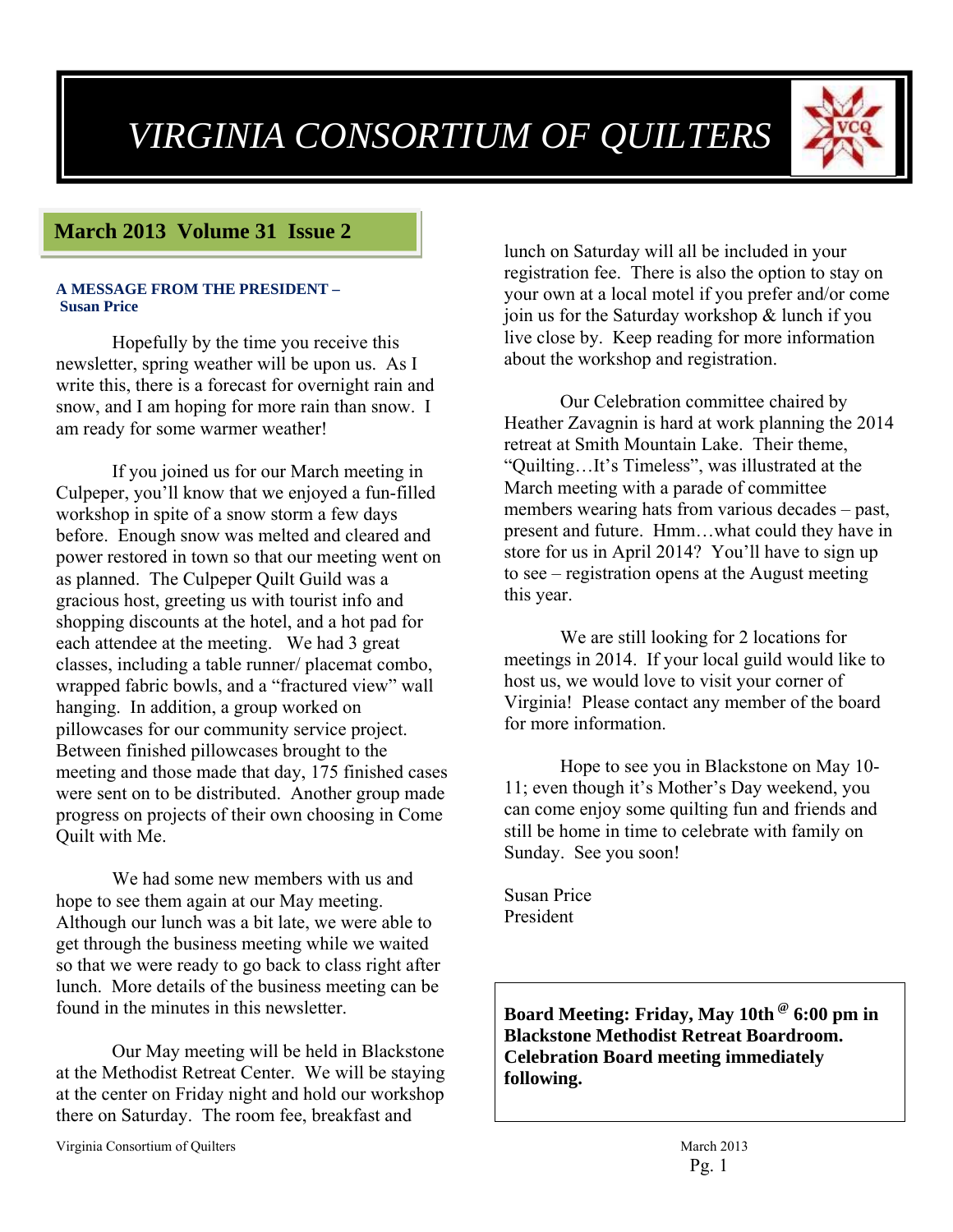#### *MEET YOUR BOARD OF DIRECTORS*

|                          | VCQ Board & Area Reps 2013 |                    |                   |                   |                                         |
|--------------------------|----------------------------|--------------------|-------------------|-------------------|-----------------------------------------|
|                          | <b>Position</b>            | <b>Name</b>        | <b>Home Phone</b> | <b>Cell Phone</b> | E-mail                                  |
|                          | President                  | Susan Price        | 703-569-7421      | 571-643-4858      | $s^{u}$ eprice@cox.net                  |
| $\overline{2}$           | <b>VP</b>                  | Kathy McCrea       | 703-425-1829      | 585-730-2871      | kathy.mccrea@cox.net                    |
| 3                        | Secretary                  | Grey Castro        |                   | 757-748-2530      | greycastro@coxnet                       |
| $\overline{4}$           | Treasurer                  | Faye Hannah        | 757-410-0846      | 757-581-8640      | quilterfayeh@gmail.com                  |
| 5                        | Membership                 | Betty Blessin      | 336-949-3001      | 336-520-4255      | bblessin@triad.rr.com                   |
| 6                        | Historian                  | Joan McGowan       | 703-323-6048      | 703-323-6048      | joquilter@aol.com                       |
| $\overline{7}$           | Programs                   | Karan Fisher       |                   | 757-761-1173      | karanfisher@cox.net                     |
| 8                        | Facilities                 | Debi Harding       |                   | 757-615-7758      | $debi. harding@wells$ fargo.com         |
| 9                        | <b>Newsletter</b>          | Heather Zavignan   |                   | 770-845-5190      | queennefri@aol.com                      |
| 10                       | Web Mistress               | Mary Grogan        | 540-825-2577      | 202-262-0142      | $\frac{\text{maryg}(a)$ infovisions org |
| 11                       | Publicity                  | Heather Zavignan   |                   | 770-845-5190      | queennefri@aol.com                      |
| 12                       | Celebration Chair          | Heather Zavignan   |                   | 770-845-5190      | queennefri@aol.com                      |
| 13                       | Community Service          | Paula Harr         | 757-572-1919      |                   |                                         |
|                          |                            |                    |                   |                   |                                         |
|                          | <b>Area Reps</b>           |                    |                   |                   |                                         |
| 1                        | Northern VA                | Joan McGowan       | 703-323-6048      | 703-323-6048      | joquilter@aol.com                       |
| $\overline{2}$           | Shenandoah Valley          | Dianne Reasons     | 540-942-5948      | 540-942-5948      | dreasons@ntelos.net                     |
| 3                        | Roanoke                    | Vacant             |                   |                   |                                         |
| $\overline{\mathcal{L}}$ | Charlottes ville-Lynchburg | Deb Schupp         | 540-727-0078      | 540-604-0988      | debschupp@mindspring.com                |
| 5                        | Richmond                   | Karen DuMont       |                   | 804-233-7750      | kmdumont@comcast.net                    |
| 6                        | Fredericksburg             | Betty Lee Stickler |                   | 804-435-2574      | bpsmimi@sticklers.net                   |
| $\overline{7}$           | Southwest                  | Betty Blessin      | 336-949-3001      | 336-520-4255      | bblessin@triad.rr.com                   |
| 8                        | Peninsula                  | <b>Bonnie Timm</b> | 757-483-4909      |                   | $bot$ g@verizon.net                     |
| 9                        | Tidewater                  | Debi Harding       |                   | 757-615-7758      | dharding $13@cov.net$                   |

|                                                                                         | <b>Advertising</b><br>for Newsletter & Roster |         |
|-----------------------------------------------------------------------------------------|-----------------------------------------------|---------|
|                                                                                         | Newsletter                                    | Roster  |
| <b>Business Card</b>                                                                    | \$10.00                                       | \$20.00 |
| $\frac{1}{4}$ Page                                                                      | 15.00                                         | 30.00   |
| $\frac{1}{2}$ Page                                                                      | 30.00                                         | 60.00   |
| Full Page                                                                               | 50.00                                         | 100.00  |
| Inside Back Page                                                                        |                                               | 125.00  |
| Classified Ad (50 word max – Newsletter only)<br>\$5.00 - available ONLY to VCQ Members |                                               |         |

## **VCQ General Meeting Culpeper, VA March 9, 2013**

The meeting was called to order at 12:27 p.m. by Susan Price, President. Susan welcomed members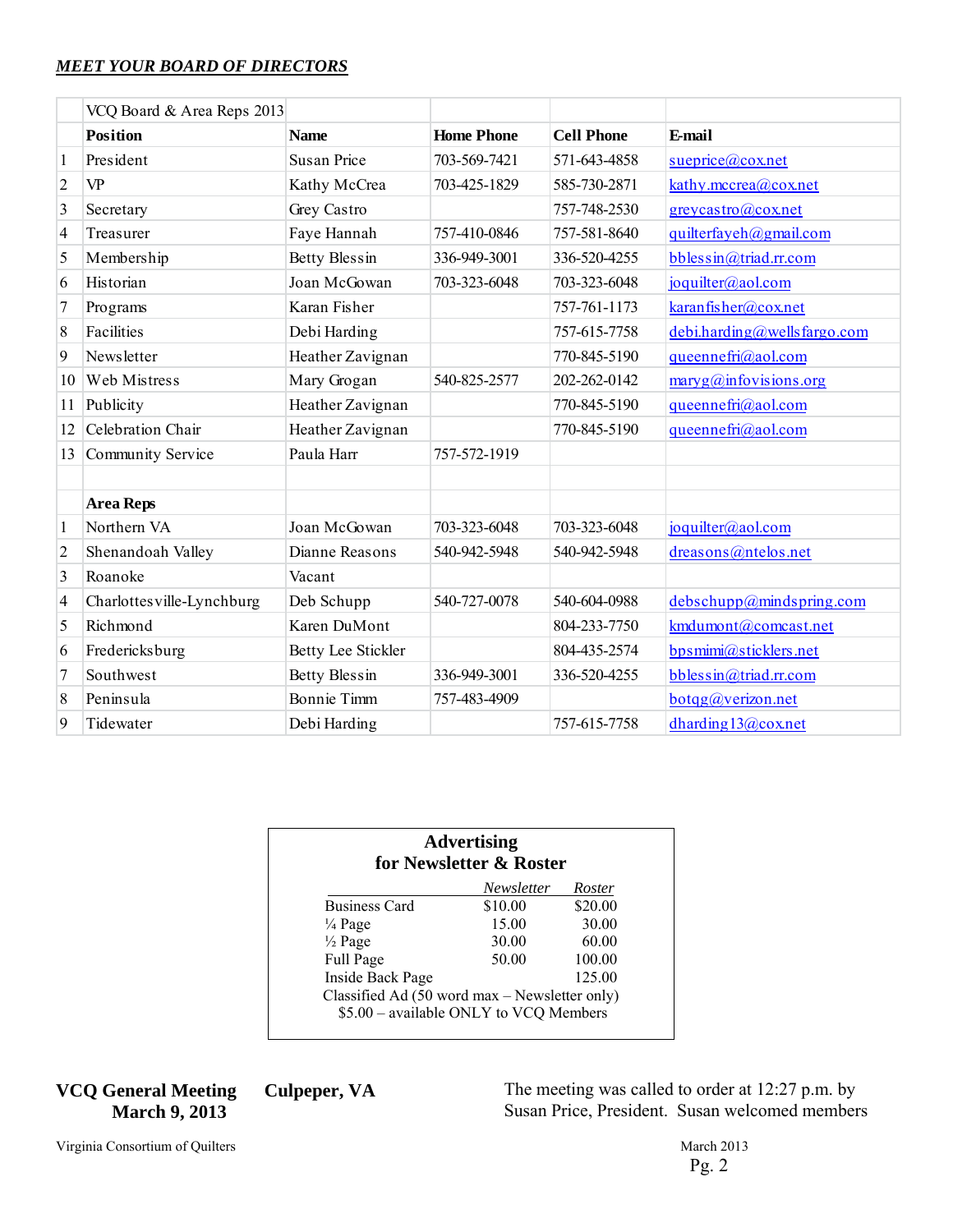and thanked the Culpeper Quilt Guild for hosting the meeting. Introductions were made for new board members. Susan announced the passing of Carol Miller, former VCQ member and original website curator as well as founder of Quilt University online quilt classes. Cards were available to sign and a leaf will be added to the Memorial Quilt. VCQ is working on streamlining the list of quilt shops on the website. Susan also shared information about the American Quilt Study Group's quarterly report which is available electronically. Members can provide Susan with their name/e-mail address if they want one sent to them. The Roanoke Area Representative position is vacant.

A motion was made and accepted to approve the minutes of the November 2012 meeting which were posted in the January 2013 newsletter. Karan Fisher made the motion, Karin McElvein seconded Faye Hannah presented the 2012 year-end treasurer's report as well as the proposed 2013 budget. The checking account balance as of January 18, 2013 was \$19,743.07. Faye noted that the 2012 bank fees were higher than the budgeted amount due to ordering checks, which is not needed annually. Dianne Reasons made the motion to approve, Charlotte Veregge seconded. Both the 2012 year-end report and 2013 proposed budget were approved.

Betty Blessin, Membership, reported members as of March 8, 2013 is 298 which includes 26 new, 190 renewing, and 82 expired members which will be purged after March 9, Betty also provided a detailed membership report broken down by members by year and members by area. All deposits are up-to-date through March 2. Renewal e-mails/letters were sent in January to 2012 expired members. Proposed by-law changes were mailed February 14 to those who wanted paper copies of newsletters. The complete membership list and directory will be provided by the May meeting with the updated by-laws.

The next newsletter deadline is March 25. Heather Zavagnin and Mary Grogan are working on the quilt shops on the website, adding the shop's web site for members to gain specific information. Website suggestions/corrections should be sent to webmistress@vcq.org.

Debi Harding, Facilities, informed the membership that rooms in Blackstone will be used for workshops only and due to contract issues, a hotel close by will

be used for lodging. The Blackstone meeting in August will include a lecture in the afternoon. She needs suggestions for locations for March and August 2014 meetings.

Karan Fisher, Programs, reported 77 registered (5 noshows) for Culpeper's meeting. Karan gave a preview of teachers for May workshops in Blackstone, Va.

Heather Zavagnin and the Celebration committee gave a dramatic preview complete with costumes to reveal the theme for Celebration 2014. Quilting… It's Timeless.

Lois Bates and her comrades brought 70+ completed pillowcases to the meeting. During the meeting, 154 were finished. An appeal was made for ideas for the next 2-year project.

New business was presented and discussed. The revised by-laws previously submitted to members for review, travel reimbursements, and donations to Virginia Quilt Museum were voted on and approved by the members attending the meeting.

#### Motions:

Rosemary Skinner moved to Increase the mileage travel reimbursement for board members and teachers from 35 cents/mile to 45 cents/mile, and to increase the maximum travel reimbursement for area representatives from \$40 to \$75 per meeting. Kathy McCrea seconded.

Karin McElvein moved to accept the changes to the by-laws as presented by the board of directors. Dianne Reasons seconded.

Dianne Reasons made a motion to donate \$200 to the Virginia Quilt Museum on behalf of Elsie Harriman and Carol Miller for \$100 each. Faye Hannah seconded.

The meeting was adjourned at 1:05 PM. Class and regular show & tell was held at 3:30 prior to the close of the day.

Respectfully submitted, Grey Castro, Secretary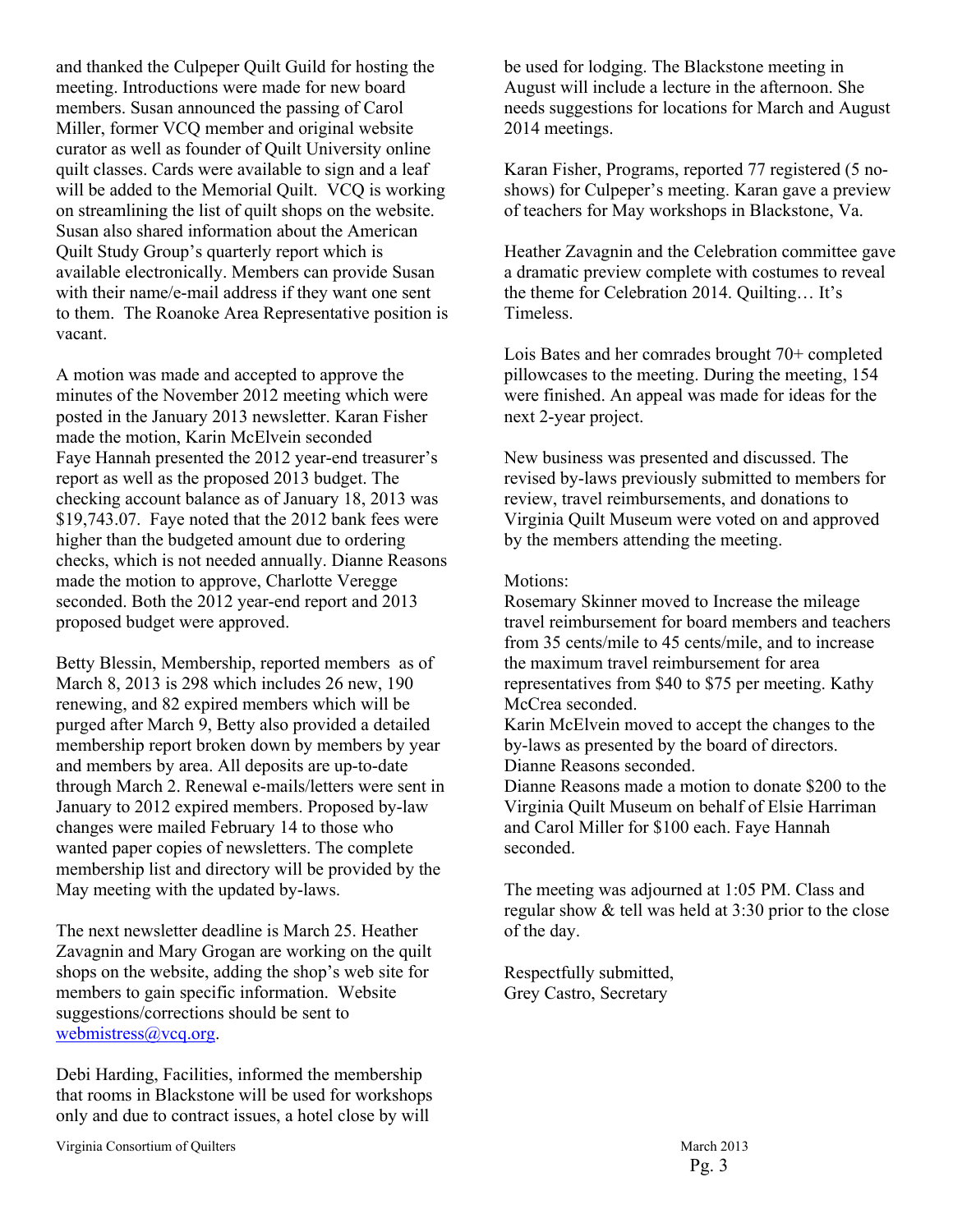**The current newsletter and past newsletters can be viewed and downloaded from the VCQ website at www.vcq.org**

 **Please contact Heather Zavagnin, queennefri@AOL.com or (770)845-5190, or Mary Grogan at webmistress@vcq.org if you are having trouble downloading a copy from the website or if you wish to receive a paper copy of the newsletter thru the US Postal Service.** 

 **If your current physical and/or email address needs to be updated, please fill out the application for membership form at the back of the newsletter or download from the website and send to Betty Blessin, the Membership Coordinator.** 

# **Calendar of Events**

**Now thru October 2013 The Morattico Waterfront Museum is proud to announce a MUSEUM QUILT RAFFLE.** We are pleased to receive an exclusively designed Quilt by one of our Museum Members, Gary Wayne Bradley, who is one of our long-time quilt crafters and a resident in our community. **TICKETS \$5 each / 5 for \$20** Contact Chuck Sawicki

804.353.2972 -or- 804.382.4604 cell mwm.cjrs@verizon.net

**April 19th- 11:00am Volunteer Training for Virginia Quilt Documentation–at Ferrum College's Blue Ridge Institute & Museum, Ferrum VA** 

**June 5th 11:00am Volunteer Training at RR Smith Center, Staunton VA.** For details contact Neva Hart 540-427-0184 or nevahart@verizon.net.

#### May 31- June 2, 2013 Quilters Unlimited  $40^{\text{th}}$ **Anniversary Quilt Show "Fabulous at Forty"**

Dulles Expo and Conference Center, Chantilly, VA http://www.quiltersunlimited.org/show.htm

#### **June 1st- Documentation & Discovery at Blue Ridge Institute & Museum (9am-5pm) – Ferrum, VA**

#### **June 8th – Documentation & Discovery at Smith Center, Staunton, VA**

Please bring your quilts to be documented. Emphasizing Virginia-made before 2000, but all quilts welcome. Limit 3 per person.

# **July 10-28th Sacred Threads Exhibition 2013**

Floris United Methodist Church, 13600 Frying Pan Park Road, Herndon, VA 20171 www.sacredthreadsquilts.com

#### **November 8-9th Randolph Quilters Guild Quilt Show XIV 2013**

Asheboro, N.C. Randolph Quilters Guild presents our 19th quilt show featuring over 200 quilts, many vendors, daily demos, bed turning, and raffle quilt.

## **November 8 – November 17th 2013 Quilters' Quest!**  www.quiltersquest.org/

# **VCQ Events:**

**August 10, 2013 Blackstone November 9, 2013 Virginia Beach March 8, 2014 TBD April 24-27, 2014 Celebration Smith Mountain Lake** 

#### The following are the **Deadline Dates** for item submissions to the newsletter staff:

**June 24<sup>th</sup>** for the August  $10<sup>th</sup>$  meeting in Blackstone **Sept 23<sup>rd</sup>** for November  $9<sup>th</sup>$  meeting in VA Beach **January 24<sup>th</sup> 2014** for March 8<sup>th</sup> meeting

Material can be sent electronically (preferred) to queennefri@aol.com OR mailed to: Heather Zavagnin, 87 White Oak Landing Rd, King William, VA 23086:

We send all VCQ emails from  $info@vcq.org$ . Please check your spam settings to always allow email from  $info@vcq.org$ .

Thank you to everyone who is now receiving newsletters and announcements from VCQ by email. You are saving our organization significant money, and making your Newsletter Editor's job go much faster!

# **Calendar of Events Cont'd**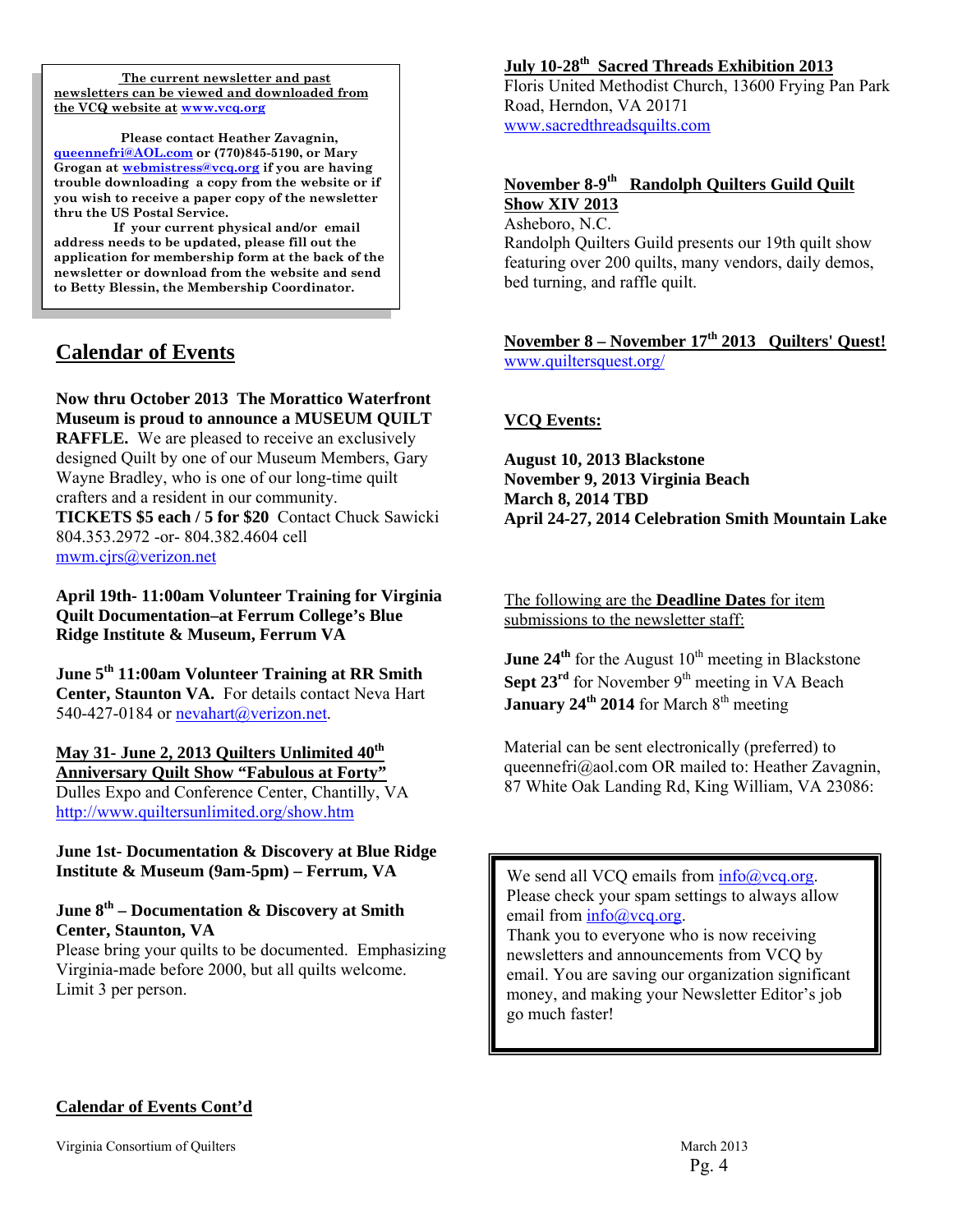

301 South Main Street, Harrisonburg, Virginia 22801 (540) 433-3818 **www.vaquiltmuseum.org**

# Designated the "**official quilt museum of the Commonwealth**" by the General Assembly

 The Virginia Quilt Museum announces "DESIGNS + DIMENSIONS" as its exhibit theme for 2013. Three major exhibits of quilted textile art will be displayed throughout the year. Geometric shapes such as diamonds, hexagons and starts will be featured:

Feb 1 – May 11, 2013 *Doodles, Diamonds & Other Dramatic Designs* 

May 21 – August 24 *Hexed* 

*Material Witnesses: New Work from the Manhattan Quilter Guild Quilting through the Eye of Needlepoint* 

*Vintage Revisited* 

Sept 3 – December 14 *American Quilt Study Group Star Quilts Star Quilts from the VQM Collection* 



**Opportunity Quilt (aka The Raffle Quilt) Tickets Now Available Drawing: December December 14, 2013** 

**Thank you for supporting the preservation and encouragement of quilting.** 



Susan Price and Elizabeth Gibson **Original Design Thermofax Screens Custom Screens from your designs** Etsy Shop: http://www.etsy.com/shop/PGFiber2Art Email: PGFiber2Art@gmail.com Original design thermofax screens for use on fabric, paper, or other surface design. Use with screen printing inks or textile paints.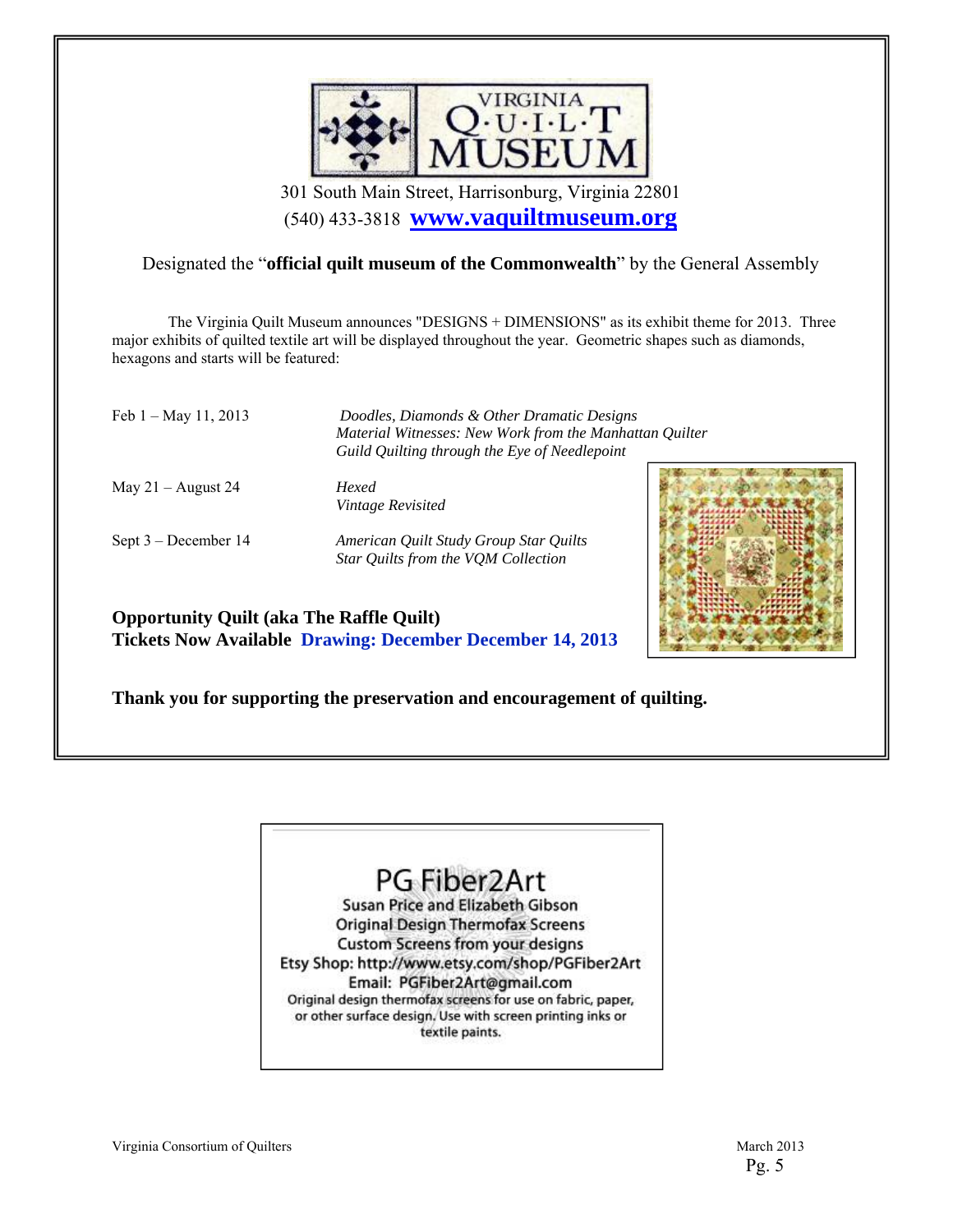# **Virginia Consortium of Quilters 2013 Application for Membership**

| check the box below.)   | Email address: The address of an interest and that I will receive the newsletter electronically unless I understand that I will receive the newsletter electronically unless I                     |                                   |                |
|-------------------------|----------------------------------------------------------------------------------------------------------------------------------------------------------------------------------------------------|-----------------------------------|----------------|
|                         | $( )$ I wish to receive a <i>paper copy</i> of the quarterly newsletter.                                                                                                                           |                                   |                |
| period, yours will not. | Your membership can be paid for multiple years (up to 5 years) with this form. This date will be<br>on your membership card and the mailing label of each newsletter. If dues increase during this |                                   |                |
|                         | ( ) New Member (Referred by $\frac{\text{Amt:}\$}{\text{Amt:}\$}$ (Make check payable to "VCQ")                                                                                                    |                                   |                |
|                         | () Renewal Amt: $\frac{\text{S}}{(\$20.00 \text{ per year up to five years.})}$ (make check payable to "VCQ" and include <b>SASE</b> )                                                             |                                   |                |
|                         | Renewal Members Only: Please enclose with your payment, application and a self-addressed                                                                                                           |                                   |                |
|                         | stamped envelope (SASE) for your membership card.                                                                                                                                                  |                                   |                |
|                         | I am a member of a local quilt guild/group: (-list all guilds)                                                                                                                                     |                                   |                |
|                         | I teach and/or lecture about quilting.                                                                                                                                                             |                                   |                |
|                         | I may be willing to drive others from my area to VCQ meetings. Yes                                                                                                                                 |                                   | N <sub>0</sub> |
| <b>Mail to:</b>         | <b>Betty Blessin, Membership Coordinator</b><br>105 E. Church Street<br>Martinsville, VA 24112                                                                                                     |                                   |                |
| For Membership Only:    | MCard Date:<br>MList:                                                                                                                                                                              | Amt:<br>Exp. $Year:$<br>Name Tag: | Area: 1988     |

Rev. 1/12/2013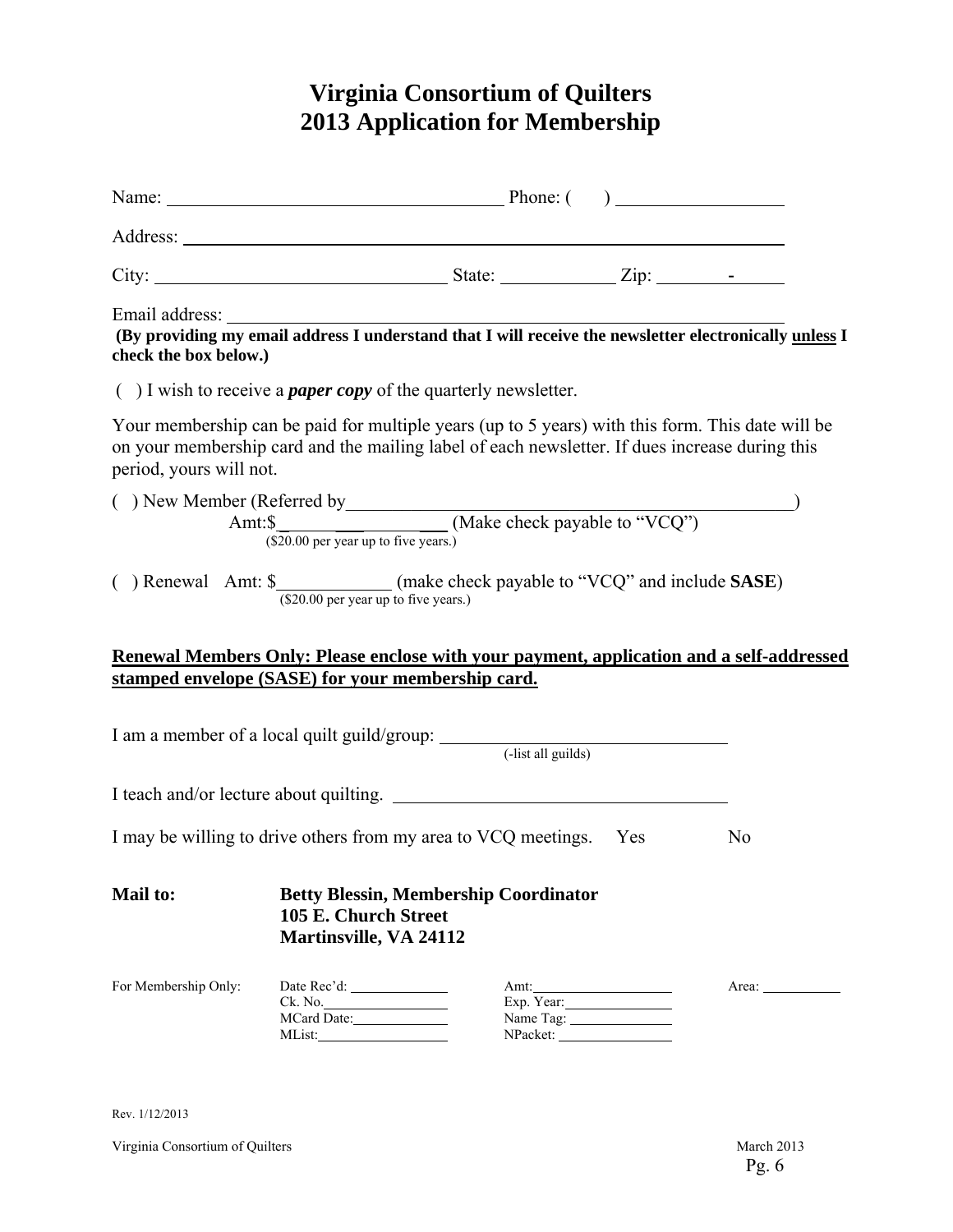# **Virginia Consortium of Quilters Meeting in Blackstone VA May 2013**

## **Accommodations, Meals, and Meeting Location**:

# **The Virginia United Methodist Assembly Center (**434)292-5308 (Fax) (434)292-1212  **707 Fourth St, Blackstone, VA 23824** www.vumac.org

**On May 11 we** will be meeting and staying in Blackstone at the Virginia United Methodist Assembly Center. There will be different rate packages for registration, depending on whether you take a class with a teacher or work on pillowcases or Come Quilt with Me, plus member or non-member rates. You may also choose to come for the day on Saturday if you live nearby, or stay at a hotel in the area if you prefer.

1) arrive Friday between 2-6pm with overnight accommodations at the facility - includes breakfast Saturday morning, served at 8am, and lunch

 2) arrive Saturday by 8:30am and stay for the day; includes lunch only Rooms have 2, 3 and 4 single beds; specify roommate preferences on the registration form. Towels and sheets are provided but you might want to include an extra hand towel and bar of soap when packing. They have a lap pool, so bring a pool towel if you want to swim. The meals Saturday will be prepared by the facility and are included in the pricing. VCQ will pay a portion of the facility costs.

Bring the supplies specified for your class and maybe a hand project to work on Friday evening as there are areas where we can gather as a group to sew if desired.

#### **Directions:**

**From 360 in Richmond:** Take 360 West ( Hull Street) to Amelia and look for Exxon Station (on left), Take left on to Route 153 toward Blackstone. Stay on Route 153 until you come to stop sign at Route 460, Make a right turn on to Route 460 West. Stay on 460 West until you see the first Blackstone exit billboard. Take the next left on to Business 460. When you enter the town limits you will be on Main Street. Go through 5 stop lights, Take the second right on to 4th Street, there will be a sign for VUMAC. We are located on Fourth and College Street, proceed around building and enter main parking lot.

**From the West (Roanoke, Lynchburg and areas west):** Take 460 East to the Nottoway Exit (Business RT. 460), 460 (Business) into Blackstone on Church Street, then a right at College Ave. (right past the laundry on the right). Right on Fourth Street to VUMAC, take College Street around building and enter main parking lot on side of building

**From Northern Virginia:** Travel Interstate 95 South reaching Petersburg; follow signs for Interstate 85 South (right exit) From Interstate 85 South-Take the Route 460 west exit- toward Blackstone. The first Blackstone exit (left exit) Business 460. When you get to town this is Main Street. Go through 5 lights; take a right onto Fourth St. We are on the corner of Fourth and College Street, take College Street around building and enter main parking lot on side of building.

**From Tidewater (Chesapeake, VA Beach, Portsmouth)**: Take Route 460 west until first stop light in Waverly. Take left and get on 40 West. Travel 40 West straight to Blackstone; when you get to the stop light "T" in Blackstone take a left onto Main Street. 460 and 40 West. Go through 5 stop lights and stay on 40 west, then take the 2nd right onto Fourth St. Sign says VA United Methodist Assembly Center- Stay on Fourth St. and you will see the Main Building (4 way stop sign). Follow street around building and enter main parking lot on side of building.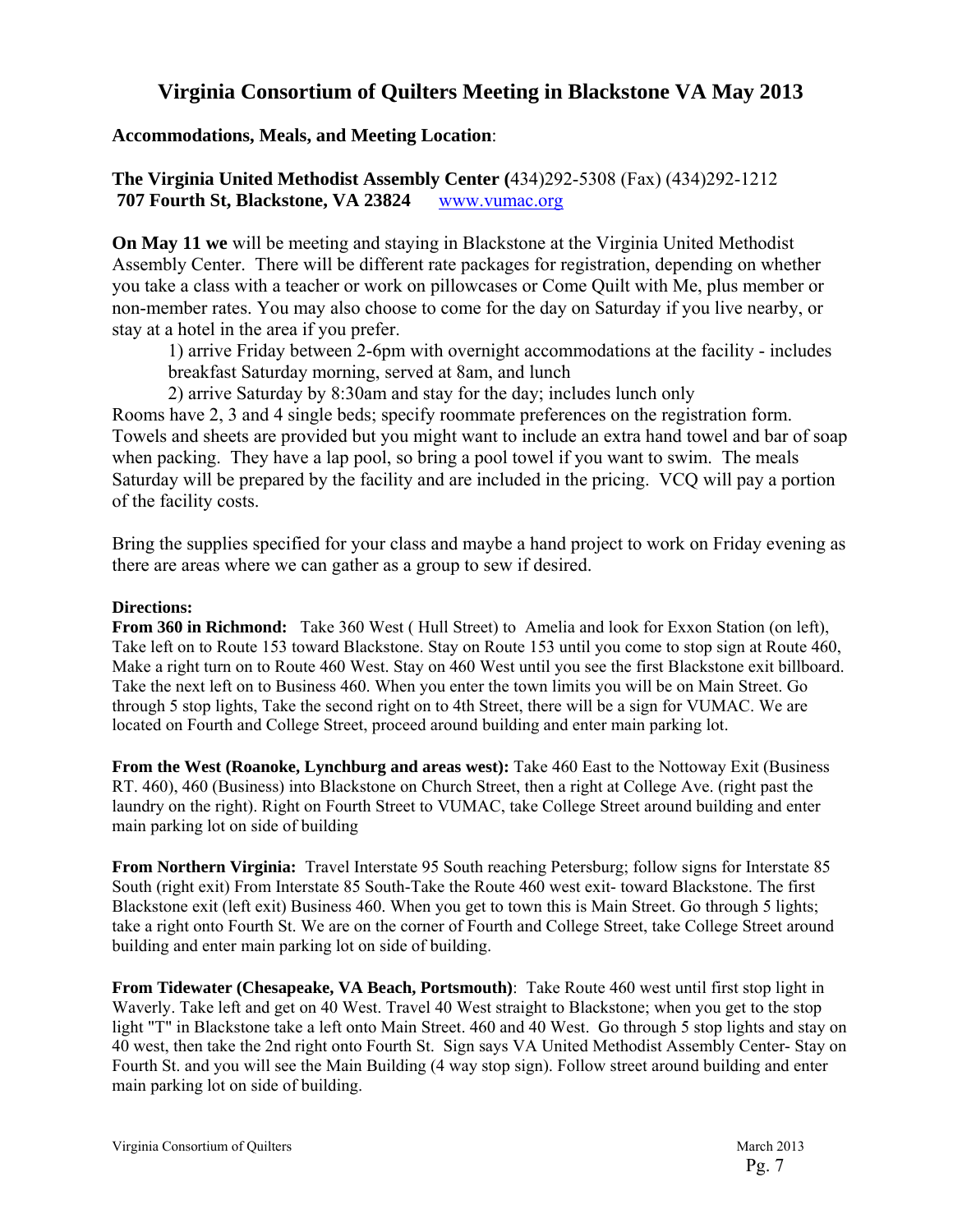#### **Notes from Karan:**

Your registration form and check to VCQ must be **postmarked by Friday, April 19, 2013**  to receive the \$10 early registration discount. Please fill out your registration form completely.

#### **You will receive a Post card with your registration confirmation – Bring your postcard!! It is your MEAL TICKET and entry for the door prize drawing.**

**Any cancellations must be made by Friday, April 19, 2013 to obtain a refund.** 

**Please wear your nametag to the meeting so we can put names and faces together.** 

#### **Friday, May 10th, Schedule: Dinner on your own**

- 2:00 -6:00 pm Check-In at Blackstone Retreat Center
- **Come Quilt with us for the evening, work on your own projects**
- $\geq 6:00-7:00$  pm VCQ Board Meeting; Celebration Committee  $\omega$  7:00

#### **Saturday, May 11, 2013 Meeting Schedule:**

- 8:00 AM Breakfast for those staying overnight (Friday)
- $\geq$  8:30 9:00 AM Registration for those arriving Saturday only
- $\geq 9:00$  Noon Morning workshop period
- $\triangleright$  Noon-12:40 PM Lunch
- $\geq 12:40 1:15 \text{ PM}$  Business meeting
- $\geq 1:30 3:30 \text{ PM}$  Afternoon workshop period
- $\geq$  3:45 4:00 PM Show and Tell

Shops on the way to Blackstone, VA

.

Rose Patch Creations 125 W. Carolina Avenue Crewe, VA 23930 PH: 434-645-7780 rosepatchcreations@earthlink.net www.rosepatchcreations.com **Owner, Kimberly Rose Pannell, is one of our teachers & will open the shop Saturday if there is membership interest to visit her shop.** 

Keeping You In Stitches, LLC 118S Broad Street Kenbridge, VA 23944 PH: 434‐676‐4000 PenniesQuiltRoom@aol.com

Pennie & Tim Foy, Owners About 3 hours South of Blackstone

Pg. 8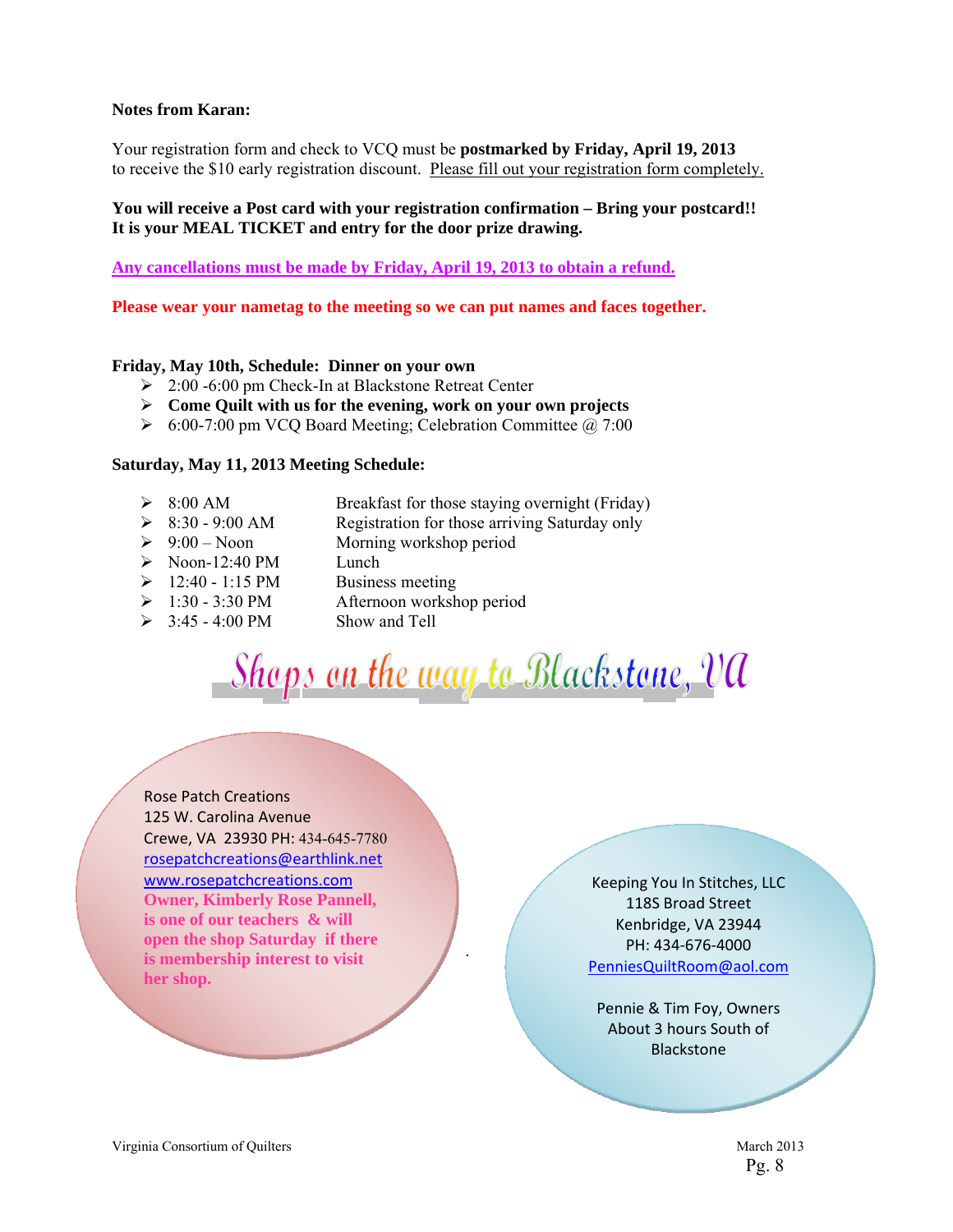**Jo Jo's Quilt Shop,** 7004 Commons Plaza, Chesterfield, VA 23838, Phone: 804-778-7566 Email: <u>ann@jojosquiltshop.com</u>, Website: www.jojosquiltshop.com. Hours: Tues.-Fri. 10-5, Sat. 10-4

**The Busy Bea,** 11934 Centre St., Chester, VA 23831. Phone: 804-748-4951. Email: busybea.chester.va31@verizon.net. Hours: Mon-Fri 9-6, Sat 9-4, closed Sun.

**Quilter's Corner,** 1257 Sycamore Square, Midlothian, VA 23113. Phone: 804-794-1990. Hours: Mon - Sat 10am-5pm, Sun 12pm-5pm. Email: quilters.corner.va@gmail.com; Website: www.quilterscornerva.com.

**Sew Refreshing,** 7225 Bell Creek Rd Ste 264 **Mechanicsville**, **VA** 23111 (804) 789-1803 Hours: Mon - Sat 10am-7pm, Sun 10pm-5pm. Email: **becreative**@sewrefreshing.com; Website: http://www.sewrefreshing.com.

**Millstone Quilts,** 8074 Flannigan Mill Rd., Mechanicsville, VA 23111. Phone: 804-779- 3535. Email: reginas40@aol.com; Website: www.millstonequilts.com. Hours: Tues – Fri 10am - 5pm, Sat 10am - 4pm

**Quilting Adventures,** 1601 Willow Lawn Drive, #108, Richmond, VA 23230. Phone: 804-262-000. Email:  $info(\omega$ quiltingadventures.com; Website: quiltingadventures.com. Hours: Mon. & Sat. 10-6, Tues. – Fri. 10-9, Sunday 10-5

**Threads Run Through It,** 965 Aspen Rd.,

Phoenix, VA 23959. Phone: 434-376-7755 Email: trtiquilts@gmail.com or Website: www.trtiwequilt.com/. Hours: Mon – Sat 10am - 5pm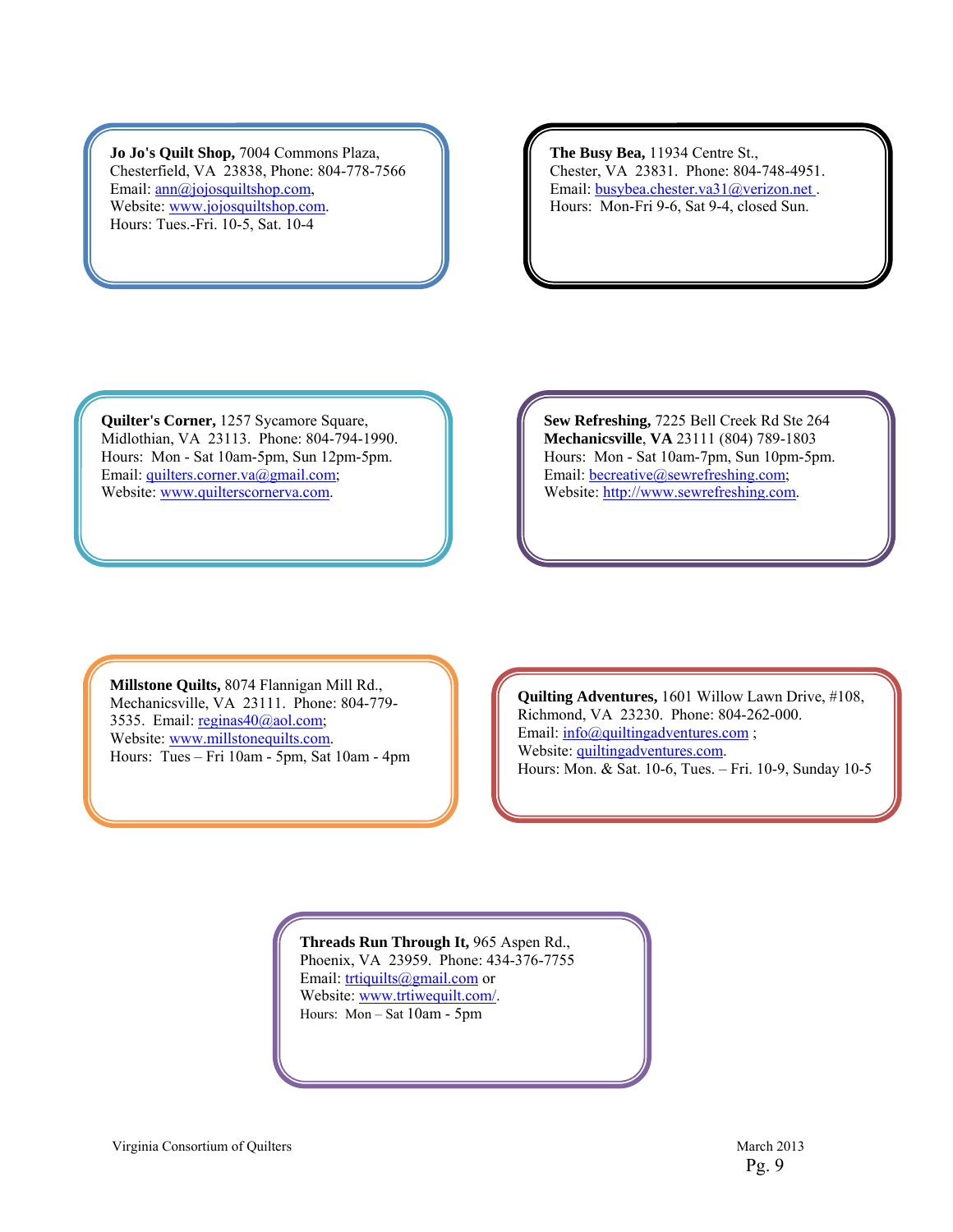#### **Workshop A: Seasonal Wreath with Karen Sievert**

**Skill level:** Intermediate



**Machine class:** You'd be surprised, pleasantly so! at how quickly this little quilt goes together! I love the fact that I can hang it at Christmas time, but also, that I can make other versions to reflect all the seasons of the year! Can't you see it as a fall wreath, with all those beautiful reds, oranges, golds and greens? How about the soft pastels of spring, or the warm and vibrant colors of summer? So many options, so little time! Finished Quilt: 38" x 38"

#### **Materials & Supply List:**

- $\triangleright$  Sewing machine in good working order
- $\triangleright$  Scissors, pins, thread, etc.
- $\triangleright$  Iron and portable press board
- $\triangleright$  Marker which will show on wreath fabric
- $\triangleright$  Rotary cutter, mat and ruler for cutting bias strips in class
- 1/4" Steam-A-Seam 2 (*provided in kit*)
- **\*\*Clover Bias Tape Maker, 1/2"**

**\*\*I will have this item with me and available for sale**

#### **Fabric**

- $\geq$  2/3 yard of floral fabric for wreath and bias tape
- $\geq 1$  yard of background fabric
- $\geq$  2/3 yard of print fabric for border and binding
- $\geq$  1/4 yard of 6-8 different prints for prairie points (should contrast with background fabric)

**Pre-Workshop Instructions: Cutting:** I *always* have everyone pre-cut their fabric; that way we can make the best possible use of class time!

**From the background fabric, cut:** 1 square of fabric,  $32^{\circ} \times 32^{\circ}$ **From the floral fabric for wreath, cut:** 1 square 24" x 24" From the print fabric for border and binding, cut: 4 strip, 3" x 42" 4 strips, 2" x 42"

#### **From** *each* **of the print fabrics for prairie points, cut:**

 1 strip 4" x 42"; crosscut into 5 squares, 4" x 4" (30-40 squares total) 1 strip 3" x 42"; crosscut into 5 squares 3" x 3" (30-40 squares total)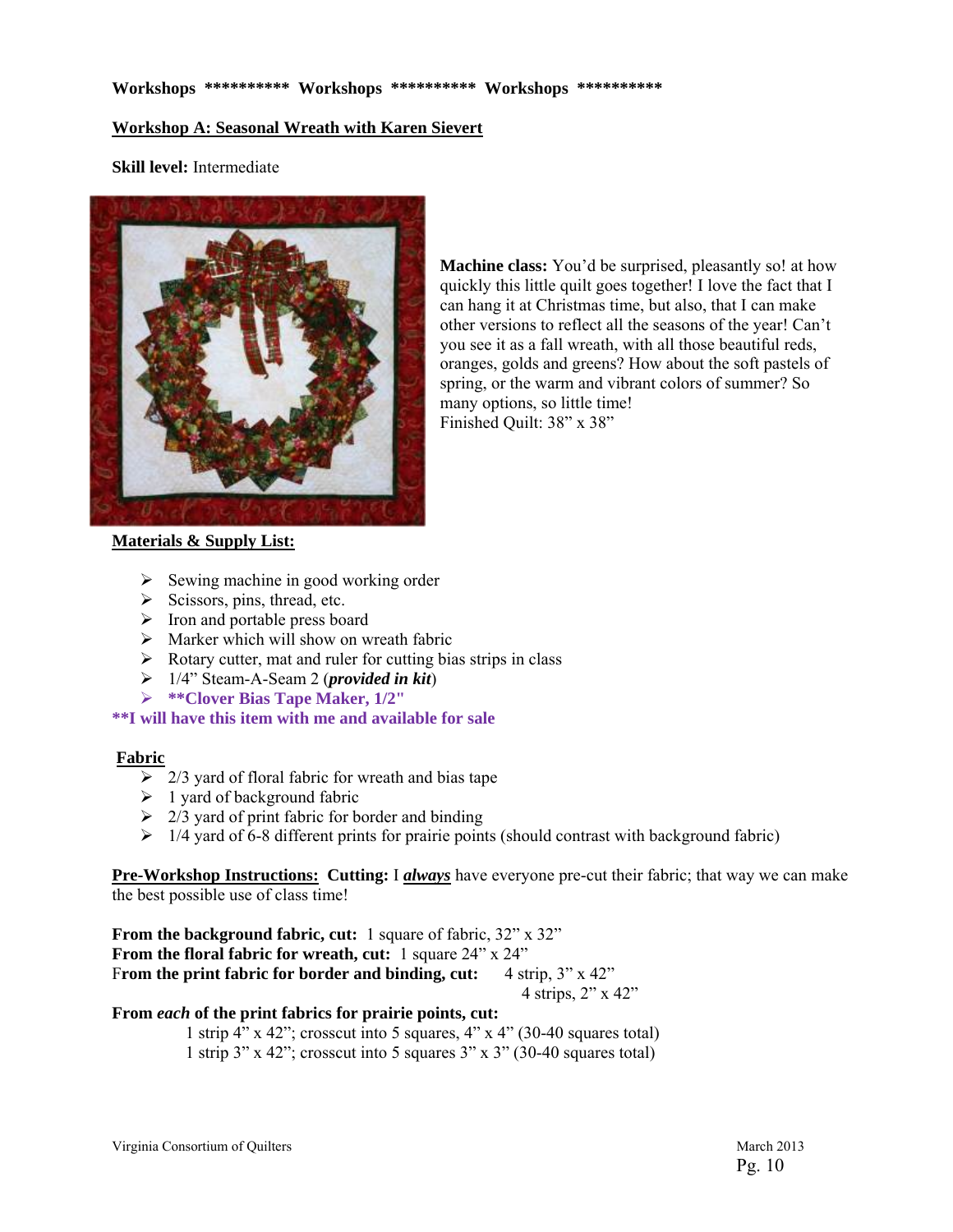**About Your Teacher – Karen Sievert:** Karen began her quilt making journey in 1997 when her sister dragged her into a quilt shop, firmly stating that she needed a hobby! Immediately hooked, Karen has been quilting, designing and teaching ever since. Her passion has led her to 2 quilt shops, several national awards, and finally 2 books. What Karen loves most….well, the many friendships she's made through quilting! Whether a shop owner, teacher, customer, or quilting friend, Karen has learned from them all and feels blessed to be among such an elite group. "Quilters are the Best!" she says! Karen's book, "Better Together" is about one and two block patterns, that when combined create gorgeous and unexpected designs. Her second book "Prairie Point Pizzazz" features how to use prairie points in the body of the quilt adding a new and unexpected dimension. As well as revealing some beautiful quilts, Karen is known for sharing her heart, her sense of humor, and most importantly to us quilters, some really great ideas and techniques.

#### **Workshop B: "Welcome" Birdhouse Wall Quilt with Grey Castro**

#### **Skill Level: All levels**

**Machine Class** - This 12 x 28 wall hanging is a great way to welcome your guests, including your finefeathered friends. The project is perfect for using a pre-cut 5" charm pack or favorites from your stash. Simple piecing and fusible applique make this a quick favorite!

#### **Material & Supply List:**

- $\triangleright$  Sewing Machine in good working order
- $\triangleright$  Basic sewing supplies to include pins, scissors, seam-ripper, etc.
- $\triangleright$  Matching tread for appliqués
- $\triangleright$  Rotary cutter Ruler (3" x 18" is sufficient)
- $\triangleright$  Cutting Mat (12" x 18")
- $\triangleright$  Fusible Web 12" x 14" inches.
- $\triangleright$  Heat-n-Bond Lite works great!
- $\triangleright$  Marking pen/pencil
- $\triangleright$  Paper scissors

#### **Fabric requirements**:

- $\triangleright$  One 5" pre-cut charm pack or:
- $\geq 20$  assorted medium to dark print 5" squares for letters, patchwork sashing, birdhouses and roofs.
- $\triangleright$  7 assorted light 5" print squares for letter backgrounds.
- $\geq 1$  fat quarter of light print for Birdhouse backgrounds
- $\triangleright$  1/4 yard of fabric for binding
- $\triangleright$  1/2 yard of fabric for backing
- $\geq 16$ " x 32" of batting
- $\triangleright$

**About Your Teacher – Grey Castro:** Grey is a member and board member of VCQ and Tidewater Quilters' Guild (TQG) of Virginia Beach, VA. She started sewing as a young girl, making Barbie outfits and clothes for herself and then her daughters. Her love of sewing evolved into quilting and making charming little things for the home and to give as gifts, especially since the grandsons came along. Grey is the owner of a long-arm and quilting business specializing in t-shirt quilts (Charmed Spool) in her home in Virginia Beach, Virginia. You can contact Grey at quilt@charmedspool.com

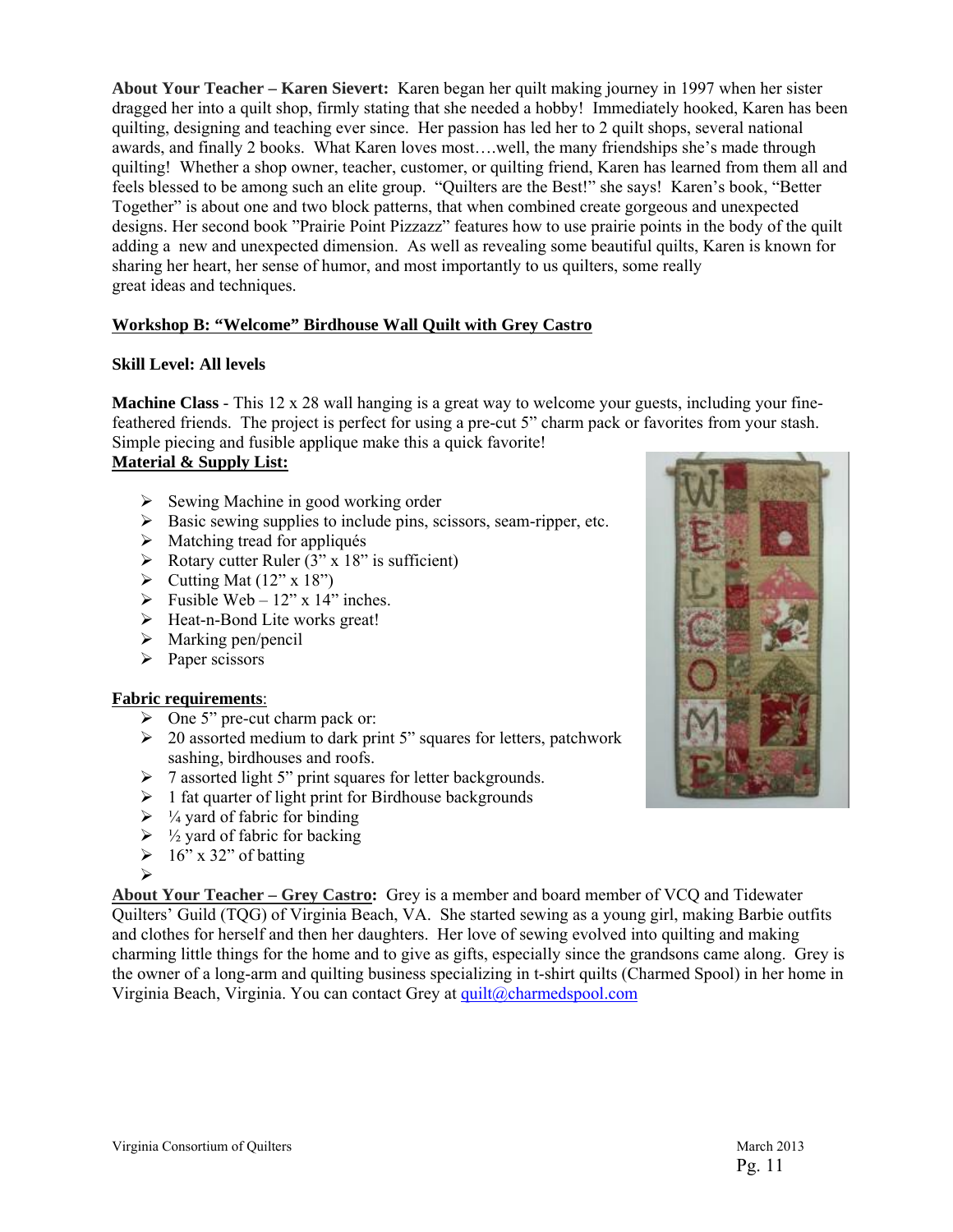#### **Workshop C: Stash Buster with MAGIC with Kimberly Rose Pannell**

**Skill Level:** All levels. **Machine Class** - Come join the fun! Take all your stash strips at least 14.5 inches long- Strip piece them together- cut 2 square blocks-DO THE MAGIC and transform them into 4 blocks containing vertical and horizontal strips in the same block!!

#### **Materials & Supplies:**

- $\triangleright$  sewing machine in good working order
- $\triangleright$  cutting mat & rotary cutter
- rulers  $6$ " x 24" and a 14" square ruler or larger (if you have one)
- $\triangleright$  basic sewing needs & thread
- $\triangleright$  marking pencil(s)
- $\triangleright$  scissors

#### **Fabric Requirements to finish top:**

- $\geq$  2 yds = Sashing between blocks
- $\geq$  2 3/8 yds = Outer Border
- $\triangleright$  7 1/8 yds = Backing (for later)



**Prior to class** gather 1", 2", and 3" by (wof) strips of fabric in colors that are pleasing to you or gather strips and place them in a paperbag for a scrappy quilt.

You will need 4  $\frac{3}{4}$  yds to 5 yds of fabric total- or enough to make 4-5 strip sets measuring  $14\frac{1}{2}$  " by 42" long (we will do that in class). You will also need 1 3/8 yds of small sashing fabric(picture frame blocks). Batting - Queen Size. You will have 20 Window Finished Blocks that measure  $10$ " x 10". Finished quilt size: 75 ½" by 87 ½".

**About Your Teacher: Kimberly Rose Pannell: -** I have been quilting for about 18 yrs. My first quilt was the Rail Fence for my mom. Many quilts since then. I have a Quilt Shop in Crewe, Va – Rose Patch Creations, which has been open for over 5 yrs. We have over 3000 bolts of fabric to include a Sale Rack boasting yardage priced at \$3.99-\$5.99. We'll be wait'n

for ya! I have taught many the art of quilting- most have fallen in love immediately. Not surprising!! This workshop is one of my favorites- I love blocks that have magic!! Suggest you try "X" Block next.... Awesome!

#### **Workshop D: Foster Children Pillowcases, facilitated by Susan Price:**

Come sew and relax while contributing to VCQ's community service project. We will be sewing pre-cut kits as well as using fabric that has been donated. Bring your sewing machine and basic sewing supplies and Susan will help you cut and assemble. Or if you prefer not to bring a sewing machine, there will be plenty for you to do. Please make sure you indicate on your registration if you will be bringing your machine. Each pillowcase requires 3/4 yard (wof) fabric for body, 2 inch (wof) fabric for strip, and 1/4 yard (wof) fabric for cuff. Fat quarters cannot be used for this project. See the September 2011 newsletter at www.vcq.org for more information about this project, including the project instructions.

**Workshop E: Come Quilt with Me**: Bring your own project, hand or machine, sit and quilt with other members and experience some good fellowship while you're at it.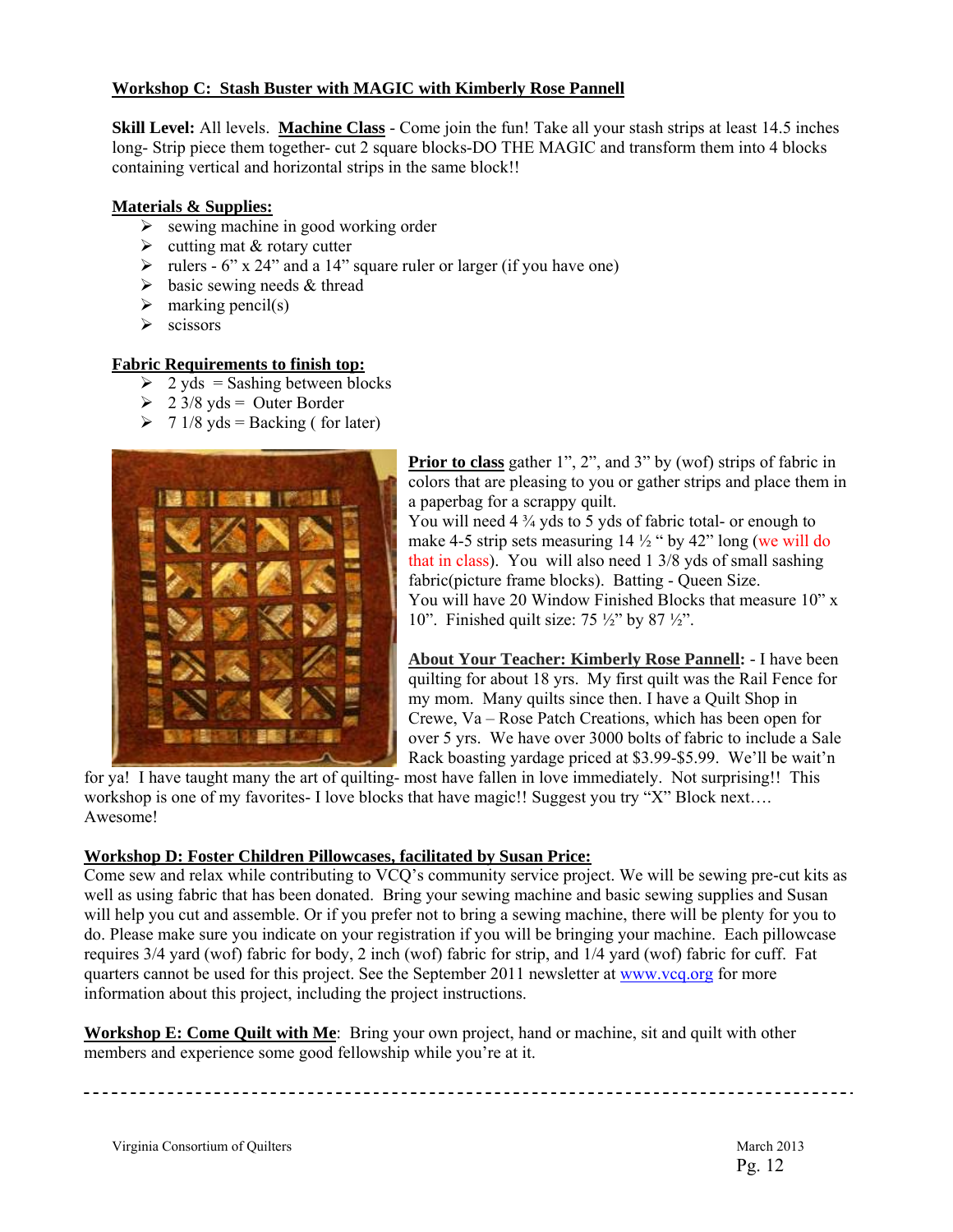**We will be scheduling meetings all over the state - if you know of any good teachers or vendors, please contact Karan Fisher by Email** karanfisher@cox.net **or Phone: (757) 761-1173.**

#### **TREASURER'S REPORT AS OF FEBRUARY 19, 2013**

Checking Account Balance: \$21,556.43 Money Market Account Balance: \$10,368.65

## **MEMBERSHIP REPORT**

# **VCQ MEMBERS**

Through March 25 VCQ is 227 members strong. Welcome to our 33 new members and thanks to the 194 members that have renewed. There are still 78 2012 members who have not renewed their memberships. If you know someone who has not renewed yet please encourage them to do so.

The 2013 VCQ Membership Rosters will be ready for distribution at the May 11 meeting in Blackstone. New and renewal memberships received by April  $20<sup>th</sup>$  will be included in the roster. Rosters not distributed at this meeting (either picked up by you, a friend or your area representative) will be mailed out.

# **NEW FOR 2013 - RECRUIT A NEW MEMBER INCENTIVE**

Between April 1 and June 30 recruit a new member and receive a chance to win a Quilter's Basket full of quilting goodies ranging from fabric to quilting notions to patterns and anything else that may appeal to quilters. Just make sure that the new member you recruit puts on their membership form your name in the recruited by space. The numbers of chances you may receive is only limited by the number of new members your recruit. The drawing of the basket winner will be held at our August  $10^{th}$  meeting in Blackstone.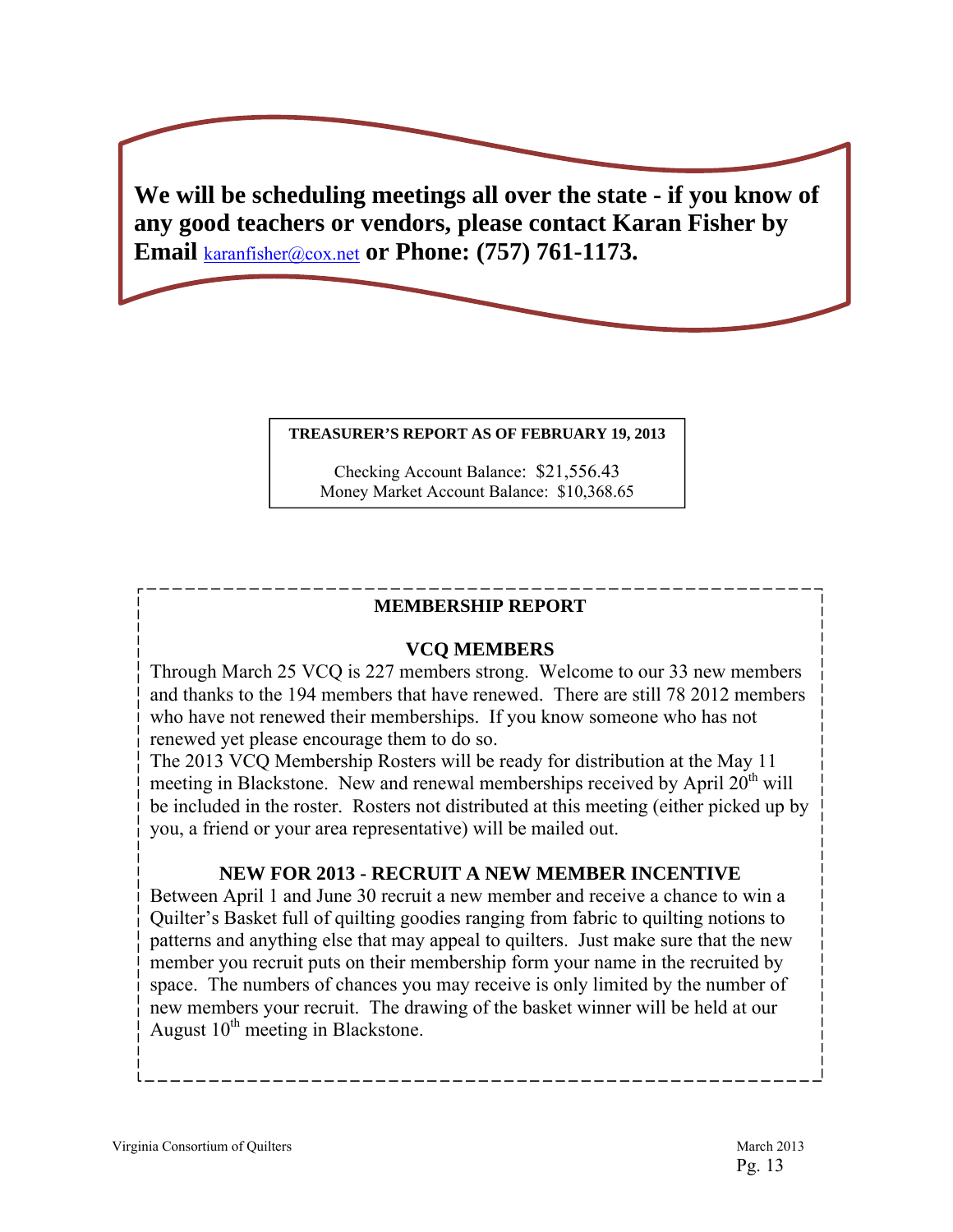*Celebration 2014 Quilting…….. It's Timeless* **April 24th – 27th 2014**  Smith Mountain Lake, VA



# CELEBRATION 2014 NEWS

The Celebration 2014 Committee Members would like to challenge you, tease you, inspire you, and most importantly, educate you. So, from now until April 2014, we will pose questions regarding different aspects of quilting and sewing for you to answer. We are calling them our Celebrations Challenge Questions or CCQ.

Please write your name and answer on a 3x 5 index card and bring it to the upcoming VCQ meeting. At each meeting we will collect the cards and draw ONE winner. Your answer must be correct and you need to be present to win.

Celebrations Challenge Question (CCQ) One:

*Who was the Russian businessman who started out dressing people? But for the last thirty years his family business has aided quilters in their quilt designs?*

Don't forget to bring your correct CCQ answer to the next VCQ meeting in May.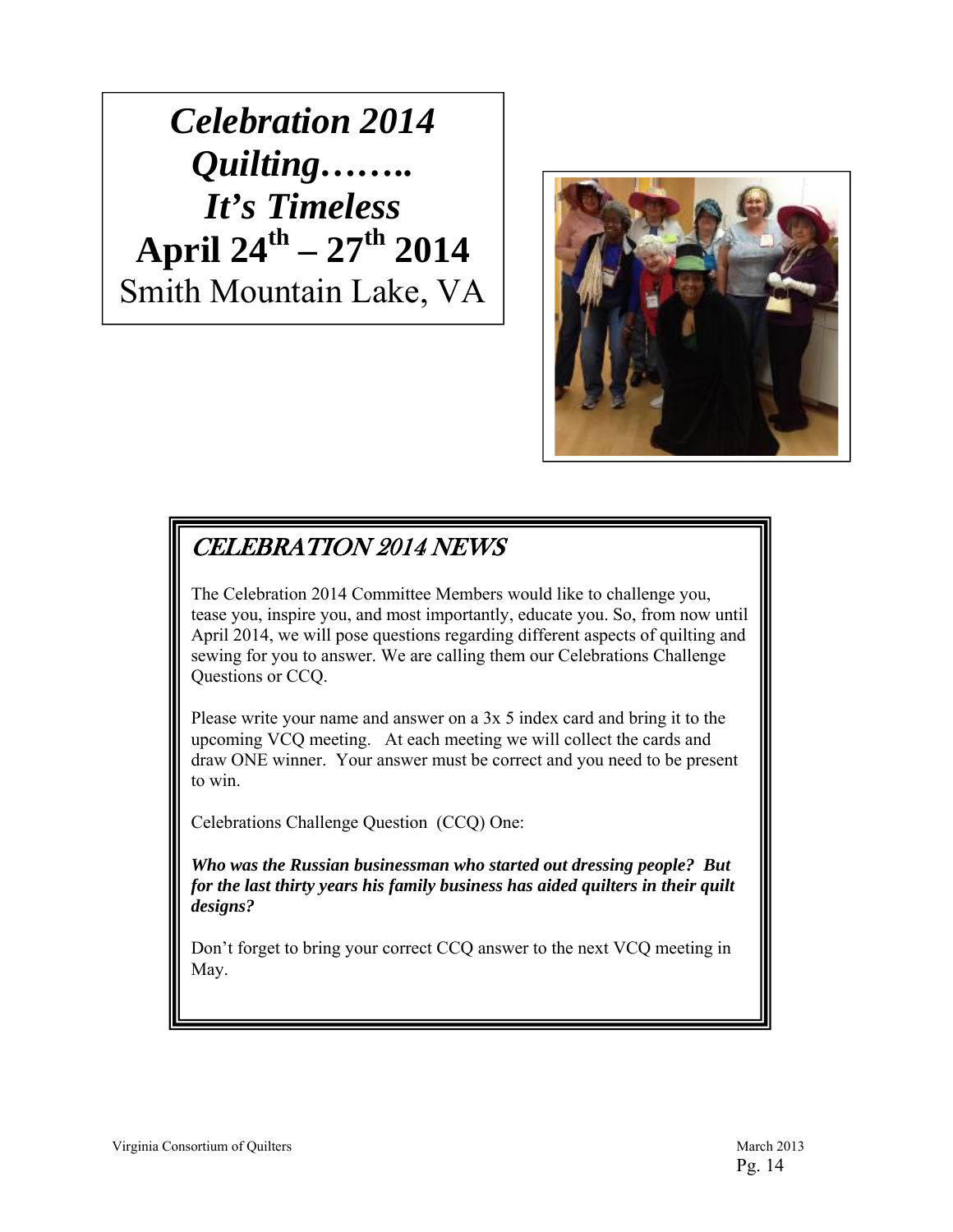#### **VCQ CLASS REGISTRATION FORM**

**Registration form deadline**: To receive the \$10 early registration discount, must be postmarked by *Friday, April 19, 2013.* Please fill out **completely** and please **PRINT***.* 

| Name    |       | Member       | Non-Member |
|---------|-------|--------------|------------|
| Address |       |              |            |
|         | City  | <b>State</b> | Zip        |
| Phone   | Email |              |            |

Choice of Workshop (includes lunch). Circle letters and indicate choice on line.

Workshop A: Seasonal Wreath with Karen Sievert

Workshop B: "Welcome" Birdhouse Wall Quilt with Grey Castro

Workshop C: Stash Buster with MAGIC with Kimberly Rose Pannell

Workshop D: Foster Children Pillowcases facilitated by Susan Price

Workshop E: Come Quilt with Me (CQWM)

1st choice 2nd choice 3rd choice

| Cost                                                                                | If post marked<br>by 4/19/2013 | <b>Full cost after</b><br>4/19/2013 |
|-------------------------------------------------------------------------------------|--------------------------------|-------------------------------------|
| Member, Workshop A, B & C with Friday lodging $&$ Saturday meals                    | \$70.00                        | \$80.00                             |
| Member, Pillowcases & CQWM Workshop D/E with Friday lodging $&$<br>Saturday meals   | \$65.00                        | \$75.00                             |
| Non-member, Workshop A, B & C with Friday lodging & Saturday<br>meals               | \$80.00                        | \$90.00                             |
| Non-member, Pillowcases & CQWM Workshop D/E with Friday<br>lodging & Saturday meals | \$75.00                        | \$85.00                             |
| Member, Workshop A, B & C (Saturday only +lunch)                                    | \$30.00                        | \$40.00                             |
| Member, Pillowcases & CQWM Workshop D/E<br>(Saturday only + lunch)                  | \$25.00                        | \$35.00                             |
| Non-member, Workshop A, B & C (Saturday only + lunch)                               | \$40.00                        | \$50.00                             |
| Non-member, Pillowcases & CQWM Workshop D/E<br>$(Saturday only + lunch)$            | \$35.00                        | \$45.00                             |

ROOMMATE (s) PREFERENCE: 1) \_\_\_\_\_\_ \_\_\_\_\_\_\_ \_ 2) \_\_\_\_\_\_\_\_\_ \_\_\_\_\_\_\_\_\_\_\_\_\_\_\_  $3)$   $(3)$ 

Amount enclosed: \$ Pattern or supply fee, if any, is paid to teacher at time of class.

Are you willing to be a class helper? Yes No

Are you bringing a sewing machine to Come Quilt with Me or the Pillowcase class? Yes No

Special lunch requirements: Box lunches with a sandwich will be provided Vegetarian\_\_\_ Gluten-free\_\_\_ Allergic to \_\_\_\_\_\_\_\_\_\_\_\_\_\_\_\_\_

Send class registration form and your check **payable to VCQ** to **Karan Fisher 1213 Rittman Road Virginia Beach, VA 23464** 

Questions? Contact Karan Fisher @ 757-761-1173 or karanfisher@cox.net